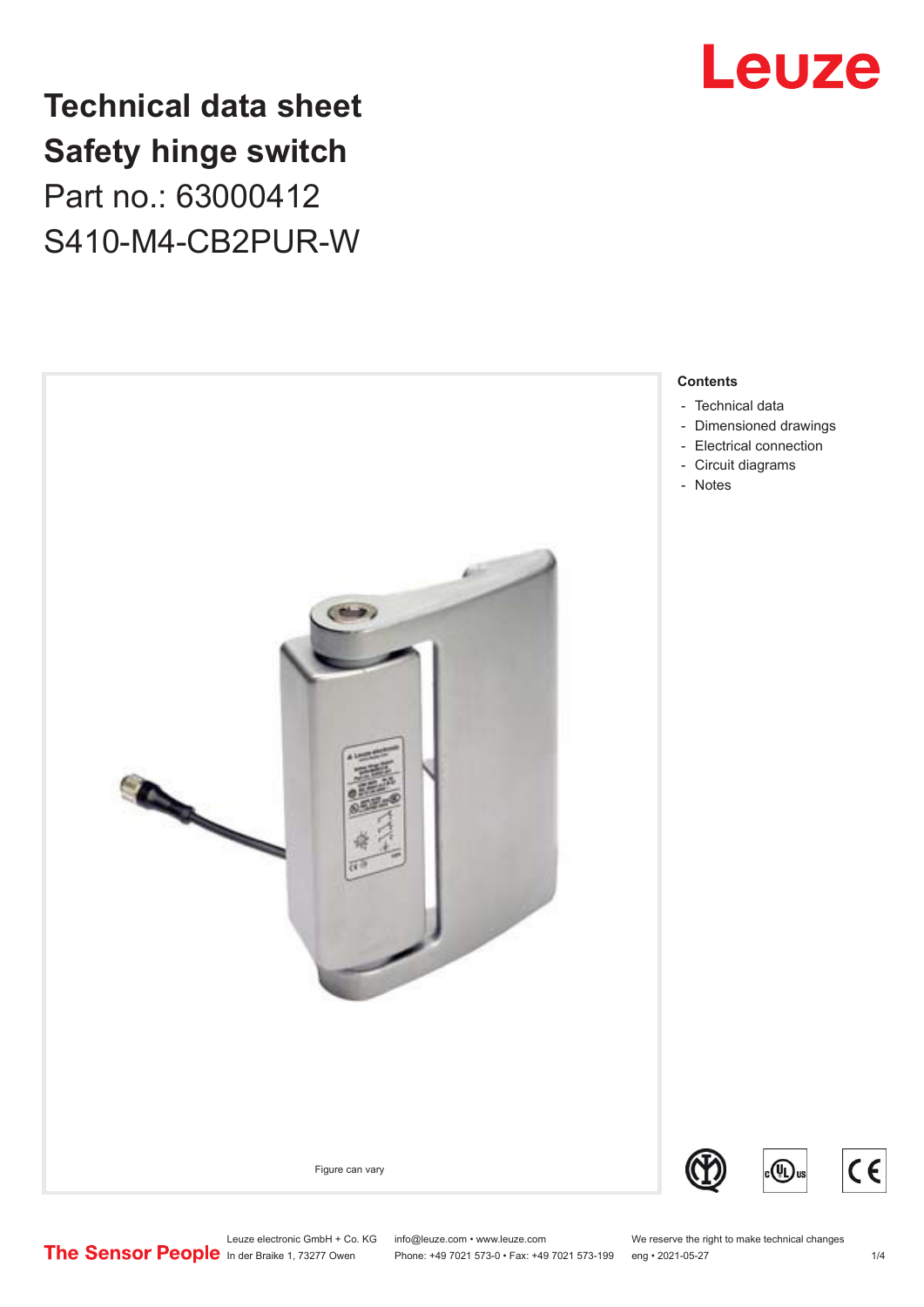### <span id="page-1-0"></span>**Technical data**

# **Leuze**

#### **Basic data**

| Series                                           | S400                                                                                       |  |
|--------------------------------------------------|--------------------------------------------------------------------------------------------|--|
| <b>Functions</b>                                 |                                                                                            |  |
| <b>Functions</b>                                 | Integration in control circuits up to cate-<br>gory 4 in accordance with EN ISO<br>13849-1 |  |
|                                                  | Locking device without guard<br>interlocking according to EN ISO 14119                     |  |
|                                                  | Mechanical hinge with integrated safety<br>switch                                          |  |
| <b>Characteristic parameters</b>                 |                                                                                            |  |
| Mission time T <sub>M</sub>                      | 20 years, EN ISO 13849-1                                                                   |  |
| B10 <sub>d</sub>                                 | 2,000,000 number of cycles                                                                 |  |
|                                                  |                                                                                            |  |
| <b>Electrical data</b>                           |                                                                                            |  |
| Usage category at DC 13                          | Ue 24 V, le 2 A, EN 60947-5-1                                                              |  |
| Usage category at AC 15                          | Ue 24 V, le 2 A, EN 60947-5-1                                                              |  |
| <b>Contact allocation</b>                        | $2NC + 1NO$                                                                                |  |
| <b>Contact opening</b>                           | Force-fit                                                                                  |  |
| Short circuit protected                          | 500 V, 2 A, type qG, IEC 60269-1                                                           |  |
| Performance data                                 |                                                                                            |  |
| <b>Rated insulation voltage</b>                  | 30 V AC, 36 V DC                                                                           |  |
| Conventional thermal current, max.               | 2 A                                                                                        |  |
| <b>Connection</b>                                |                                                                                            |  |
| <b>Number of connections</b>                     | 1 Piece(s)                                                                                 |  |
|                                                  |                                                                                            |  |
| <b>Connection 1</b>                              |                                                                                            |  |
| <b>Function</b>                                  | Contact connection                                                                         |  |
| <b>Type of connection</b>                        | Cable                                                                                      |  |
| Cable length                                     | 2,000 mm                                                                                   |  |
| <b>Sheathing material</b>                        | <b>PVC</b>                                                                                 |  |
| <b>Number of conductors</b>                      | 7-wire                                                                                     |  |
| <b>Mechanical data</b>                           |                                                                                            |  |
| Design                                           | Cubic.                                                                                     |  |
| Dimension (W x H x L)                            | 79 mm x 22.5 mm x 100.6 mm                                                                 |  |
| <b>Housing material</b>                          | Metal                                                                                      |  |
| <b>Metal housing</b>                             | <b>ZAMAK</b>                                                                               |  |
| <b>Electrical contact material</b>               | Silver alloy                                                                               |  |
| Net weight                                       | 595 g                                                                                      |  |
| <b>Housing color</b>                             | Silver                                                                                     |  |
| <b>Type of fastening</b>                         | Mounting thread                                                                            |  |
| Side of cable entry                              | Wall side                                                                                  |  |
| Switch type                                      | Interlock device without guard<br>interlocking, ISO 14119                                  |  |
| <b>Switching principle</b>                       | Slow-action contact                                                                        |  |
| <b>Axial stress</b>                              | 750 N·m                                                                                    |  |
| <b>Radial stress</b>                             | 500 $N \cdot m$                                                                            |  |
| <b>Torsional stress</b>                          | 12 N·m                                                                                     |  |
| <b>Mechanical life time</b>                      | 1,000,000 actuation cycles, IEC 6047-5-<br>1                                               |  |
| <b>Actuation frequency, max.</b>                 | 1,200 per hour, IEC 6047-5-1                                                               |  |
| Internal actuator                                | Safety switch in hinge, encapsulated                                                       |  |
| Actuating path (angle) with forced<br>separation | 4N                                                                                         |  |
| Actuation angle, max.                            | 180°                                                                                       |  |
| Actuating path (angle) with forced<br>separation | From set switching point                                                                   |  |

#### **Environmental data**

| Ambient temperature, operation | $-2580 °C$    |
|--------------------------------|---------------|
| Degree of contamination        | 3. EN 60947-1 |
| <b>Certifications</b>          |               |

| Degree of protection  | IP 67         |
|-----------------------|---------------|
|                       | <b>IP 69K</b> |
| <b>Certifications</b> | c UL US       |
|                       | <b>IMQ</b>    |

#### **Classification**

| <b>Customs tariff number</b> | 85369095 |
|------------------------------|----------|
| eCl@ss 5.1.4                 | 27272690 |
| eC <sub>1</sub> @ss 8.0      | 27270609 |
| eCl@ss 9.0                   | 27270609 |
| eCl@ss 10.0                  | 27270609 |
| eCl@ss 11.0                  | 27270609 |
| <b>ETIM 5.0</b>              | EC002591 |
| <b>ETIM 6.0</b>              | EC002591 |
| <b>ETIM 7.0</b>              | EC002591 |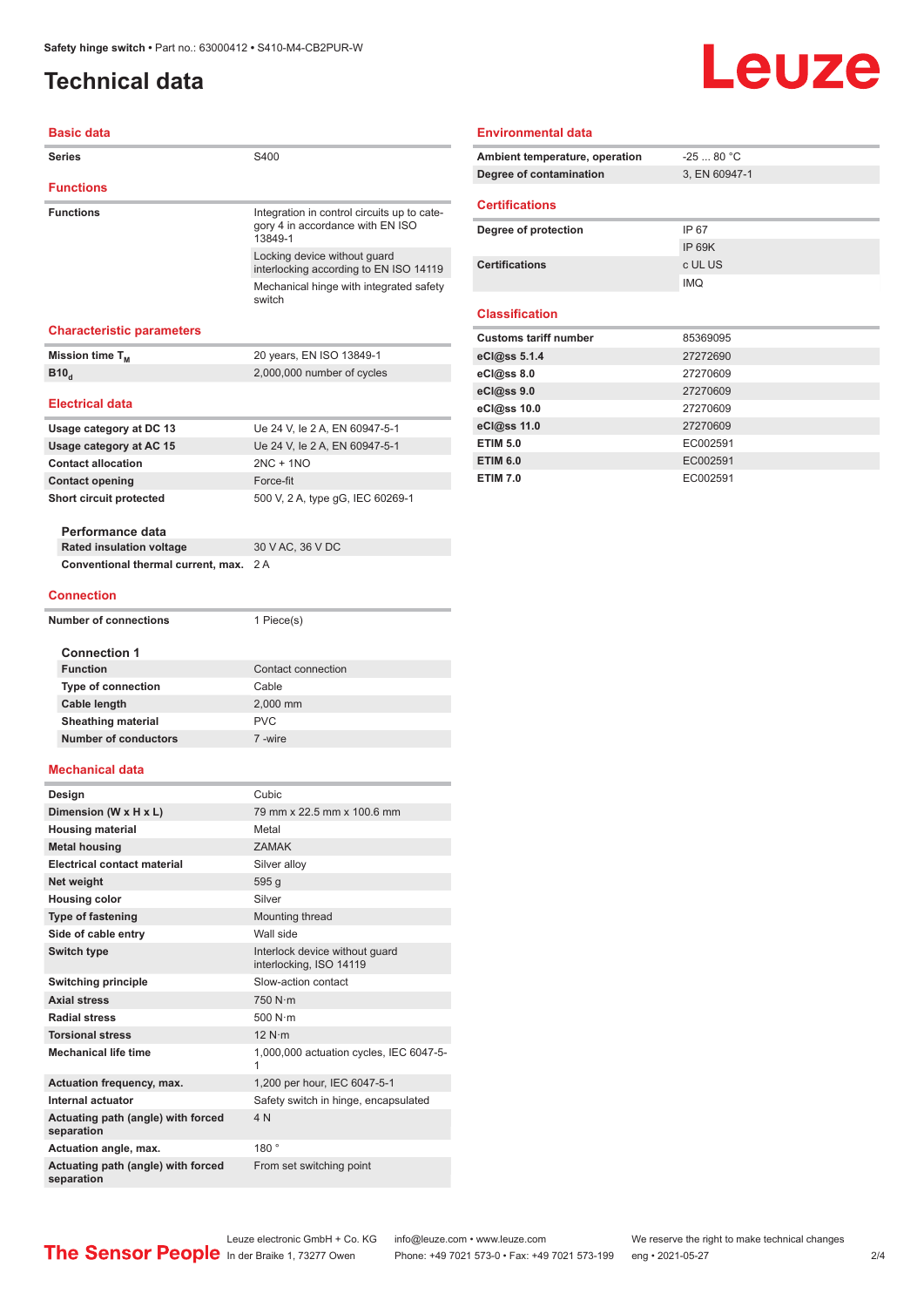#### <span id="page-2-0"></span>**Dimensioned drawings**

All dimensions in millimeters





### **Electrical connection**

**Connection 1**

| <b>Function</b>             | Contact connection    |
|-----------------------------|-----------------------|
| Type of connection          | Cable                 |
| Cable length                | 2,000 mm              |
| <b>Sheathing material</b>   | <b>PVC</b>            |
| Cable color                 | <b>Black</b>          |
| <b>Number of conductors</b> | 7-wire                |
| Wire cross section          | $0.5$ mm <sup>2</sup> |

## **Leuze**